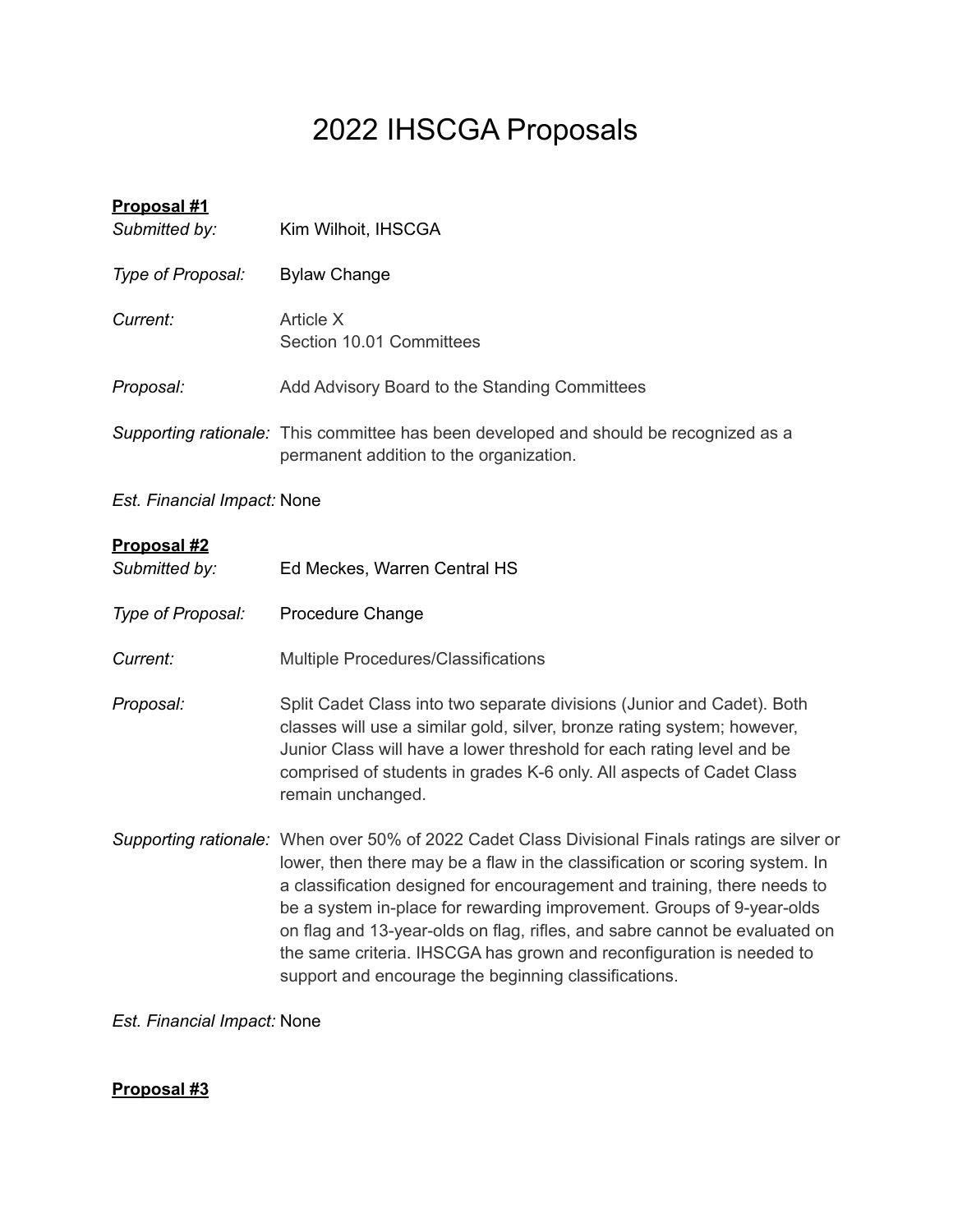| Submitted by:                | Ed Meckes, Warren Central HS                                                                                                                                                                                                                                                       |
|------------------------------|------------------------------------------------------------------------------------------------------------------------------------------------------------------------------------------------------------------------------------------------------------------------------------|
| Type of Proposal:            | Procedure Change                                                                                                                                                                                                                                                                   |
| Current:                     | <b>Tabulation and Scores</b>                                                                                                                                                                                                                                                       |
| Proposal:                    | All Cadet Class & Festival Class units will receive a Competition Suite<br>note indicating their ratings (or score) from EACH judge at the conclusion<br>of each event.                                                                                                            |
|                              | Supporting rationale: This evaluation information is currently not available to instructors in a<br>reasonable manner. Instructors need to be able to see the scale and<br>ratings for the sake of better teaching and design that will allow<br>improvement in specific captions. |
| Est. Financial Impact: None  |                                                                                                                                                                                                                                                                                    |
| Proposal #4<br>Submitted by: | Deanne Wideman, Kokomo HS                                                                                                                                                                                                                                                          |
| Type of Proposal:            | Procedure Change                                                                                                                                                                                                                                                                   |
| Current:                     | A Class will be comprised of:<br>1) Any guard that competed in Class A in 2021<br>2) Any guard that finished in the top 5 of Regional A Class at 2021 State<br><b>Finals</b><br>This class will be judged on the WGI Scholastic "A" class sheet.                                   |
| Proposal:                    | Add:<br>3) Scholastic A Class color guards that are finalists for three (3)<br>consecutive years will also automatically be promoted.                                                                                                                                              |
|                              | Supporting rationale: We have a HUGE amount of groups in Regional A that appear to be<br>achieving at a higher level than what is in the WGI Procedure/Rulebook.<br>This also directly aligns with WGI.                                                                            |
|                              | Page 19 in WGI Procedure/Rulebook<br>In addition, Scholastic A and Independent A Class color guards that are<br>finalists for three (3) consecutive years will also be automatically<br>promoted.                                                                                  |
|                              |                                                                                                                                                                                                                                                                                    |

*Est. Financial Impact:* None

# **Proposal #5**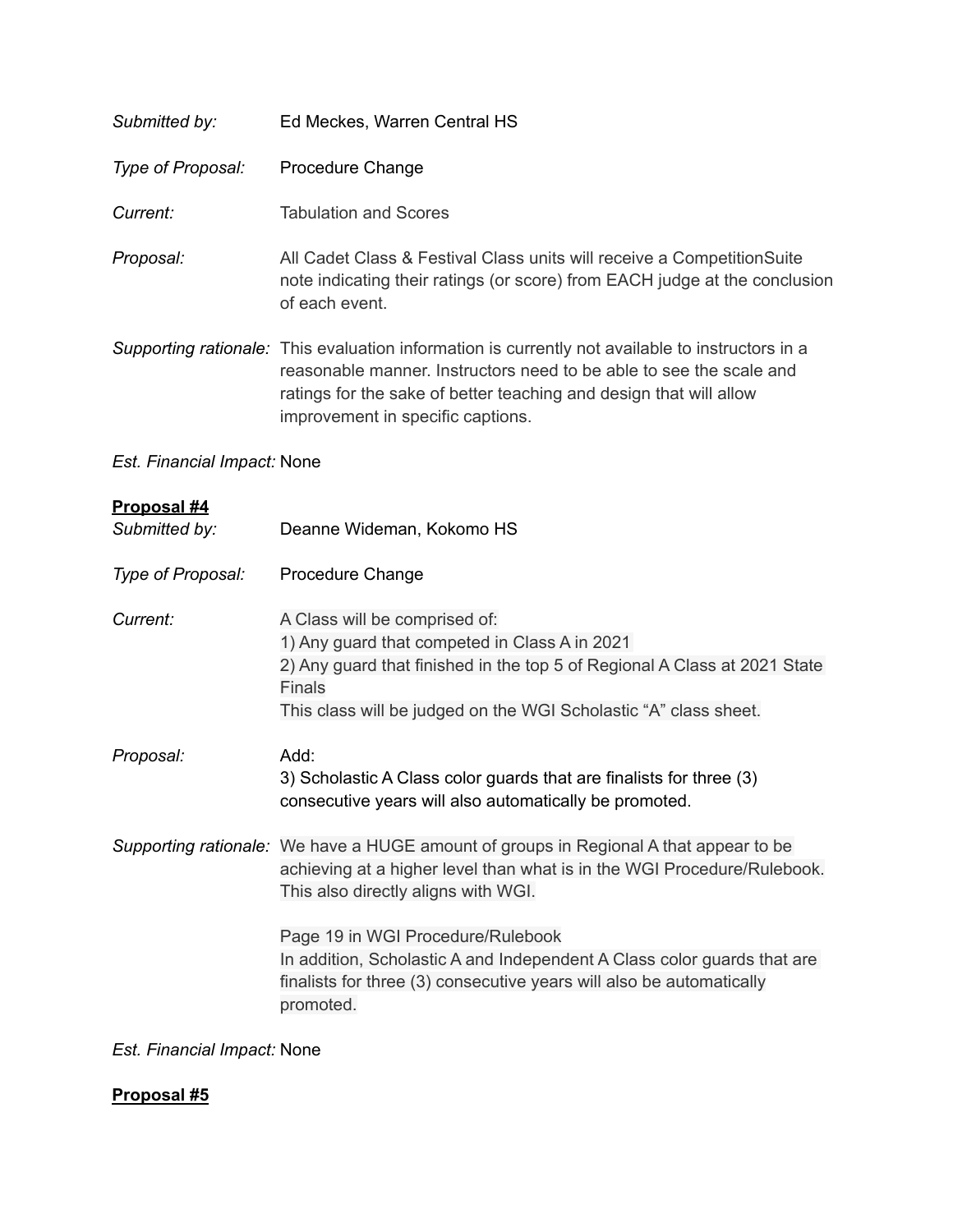| Submitted by:     | Deanne Wideman, Kokomo HS                                                                                                                                                                                                                                                                                                                                                                                                                                                                                                                                                                                                                                                                                                                                                                 |
|-------------------|-------------------------------------------------------------------------------------------------------------------------------------------------------------------------------------------------------------------------------------------------------------------------------------------------------------------------------------------------------------------------------------------------------------------------------------------------------------------------------------------------------------------------------------------------------------------------------------------------------------------------------------------------------------------------------------------------------------------------------------------------------------------------------------------|
| Type of Proposal: | Procedure Change                                                                                                                                                                                                                                                                                                                                                                                                                                                                                                                                                                                                                                                                                                                                                                          |
| Current:          | The top 3 units in A or Open may be reviewed after State Finals to<br>determine if promotion for the following season is appropriate.                                                                                                                                                                                                                                                                                                                                                                                                                                                                                                                                                                                                                                                     |
| Proposal:         | The top 5 units in A and Open WILL be reviewed after State Finals to<br>determine if promotion for the following season is appropriate.                                                                                                                                                                                                                                                                                                                                                                                                                                                                                                                                                                                                                                                   |
|                   | Scholastic A color guards that are in the top 3 at State Finals for (3)<br>consecutive years will also automatically be promoted.                                                                                                                                                                                                                                                                                                                                                                                                                                                                                                                                                                                                                                                         |
|                   | Supporting rationale: We are an educational and competitive group. There has to be a good<br>balance of both. Often times it is not the skill level of the students, but<br>rather the educators uncomfortable or unwilling to push their own skills in<br>a higher classification. This cannot be an accepted practice. As large as<br>Class A and Regional A are in Indiana, we should have more open<br>guards. On top of that, we have groups that have 2-3 different competing<br>level guards from their schools. There are schools whose freshmen have<br>been spinning since 4th grade (going on their 6th year). Also, if your<br>Class A guard has been in Top 3 for three years, it is time to challenge<br>your program. They have the Class A skills. It is time to move up. |
|                   | Finally, in WGI the TOP 5 in A are automatically promoted so we cannot<br>be afraid as an organization to promote. There should always be a way to<br>refute the promotion, but we have to be willing to promote. At least saying<br>TOP 5 WILL be reviewed is a step towards aligning with WGI which<br>seems to be IHSCGA's goals.                                                                                                                                                                                                                                                                                                                                                                                                                                                      |

# *Est. Financial Impact:* None

| Proposal #6<br>Submitted by: | Deanne Wideman, Kokomo HS                                                                                                                                                                                                                                                                                                                                                  |
|------------------------------|----------------------------------------------------------------------------------------------------------------------------------------------------------------------------------------------------------------------------------------------------------------------------------------------------------------------------------------------------------------------------|
| Type of Proposal:            | Procedure Change                                                                                                                                                                                                                                                                                                                                                           |
| Current:                     | <b>CONTEST PROCEDURE (Page 6)</b><br>Upon arrival at a contest, director(s) or representatives are to immediately<br>check in at the designated table. You may not enter the building prior to<br>the designated time on the logistical schedule with equipment, etc. You<br>may come early to watch and just leave items on the bus until your official<br>check-in time. |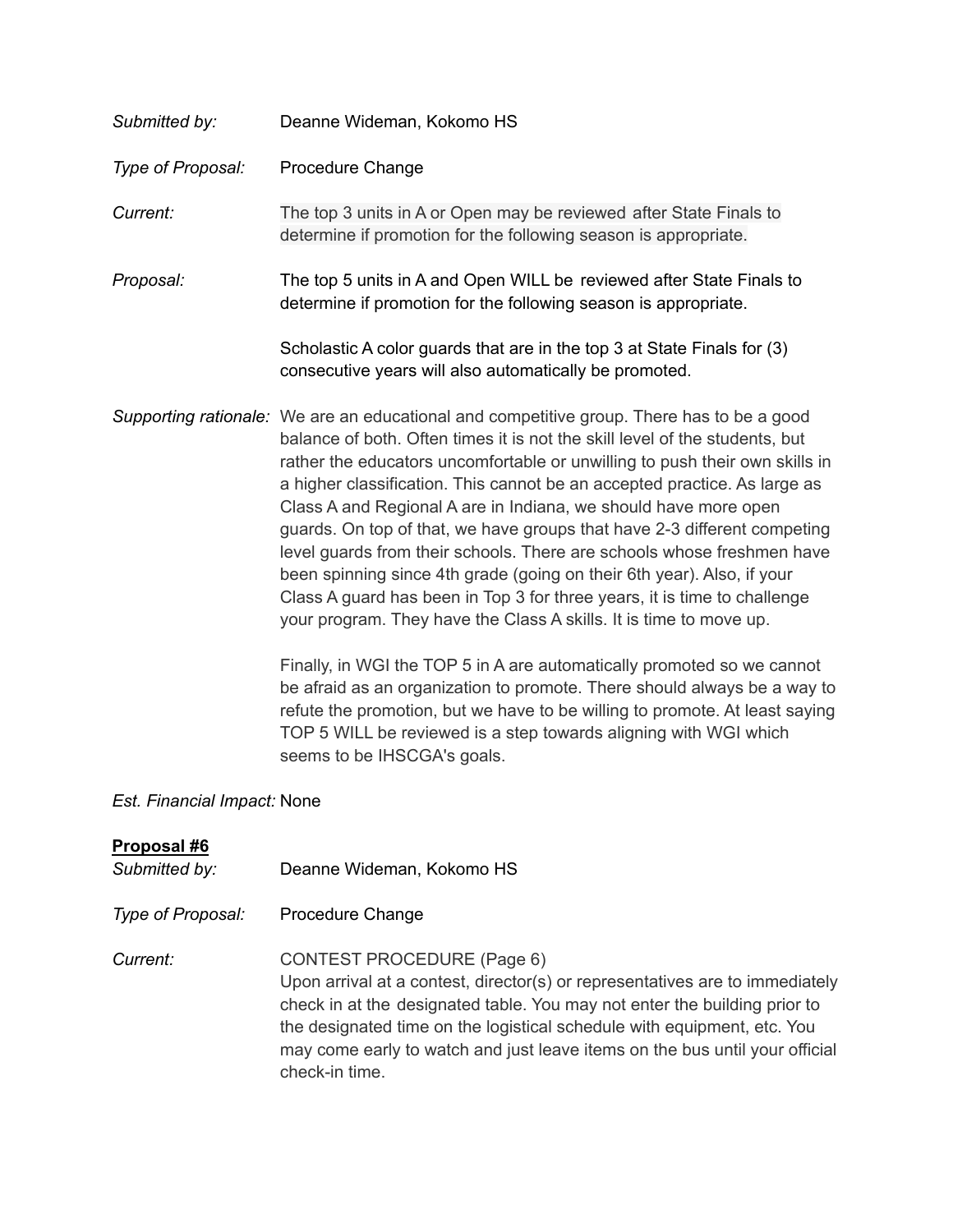| Proposal: | <b>CONTEST PROCEDURE</b>                                                     |
|-----------|------------------------------------------------------------------------------|
|           | Upon arrival at a contest, director(s) or representatives are to immediately |
|           | check in at the designated table. You may not BE ABLE to enter the           |
|           | building prior to the designated time on the logistical schedule with        |
|           | equipment, etc. DEPENDING UPON WHETHER YOUR DESIGNATED                       |
|           | SPACE IS AVAILABLE. You may come early to watch and just leave               |
|           | items on the bus until your official check-in time.                          |

*Supporting rationale:* It is a small change in the procedure. We put in time for issues to arise when we travel. There are times that groups arrive a little early. There are also groups like Kokomo in which the directors are also driving the props. We just need some kindness and flexibility to be available.

## *Est. Financial Impact:* None

| Proposal #7<br>Submitted by: | Deanne Wideman, Kokomo HS                                                                                                                                                                                                                                                                                       |  |
|------------------------------|-----------------------------------------------------------------------------------------------------------------------------------------------------------------------------------------------------------------------------------------------------------------------------------------------------------------|--|
| Type of Proposal:            | Procedure Change                                                                                                                                                                                                                                                                                                |  |
| Current:                     | A warm-up period equal to double the performance interval will be<br>scheduled after inspection. All Warm-ups will have 2 groups in warm-up<br>at the same time. Music can only be used during the LAST HALF of the<br>warm-up time.                                                                            |  |
| Proposal:                    | A warm-up period equal to double the performance interval will be<br>scheduled after inspection. All Warm-ups will have 2 groups in warm-up<br>at the same time. A sound system will be provided to play your music in<br>the warm-up area. Music can only be used during the LAST HALF of the<br>warm-up time. |  |
|                              | Supporting rationale: If you are blessed with the opportunity to host a contest and make money<br>for your Organization, you can at least provide the ability for schools to<br>play their music in warm-up. Having to tote a sound system around is just<br>another added pain for competing schools.          |  |
| Est. Financial Impact: None  |                                                                                                                                                                                                                                                                                                                 |  |
| Proposal #8<br>Submitted by: | Deanne Wideman, Kokomo HS                                                                                                                                                                                                                                                                                       |  |
| Type of Proposal:            | Procedure Change                                                                                                                                                                                                                                                                                                |  |
| Current:                     | Seeding Process - Page 12                                                                                                                                                                                                                                                                                       |  |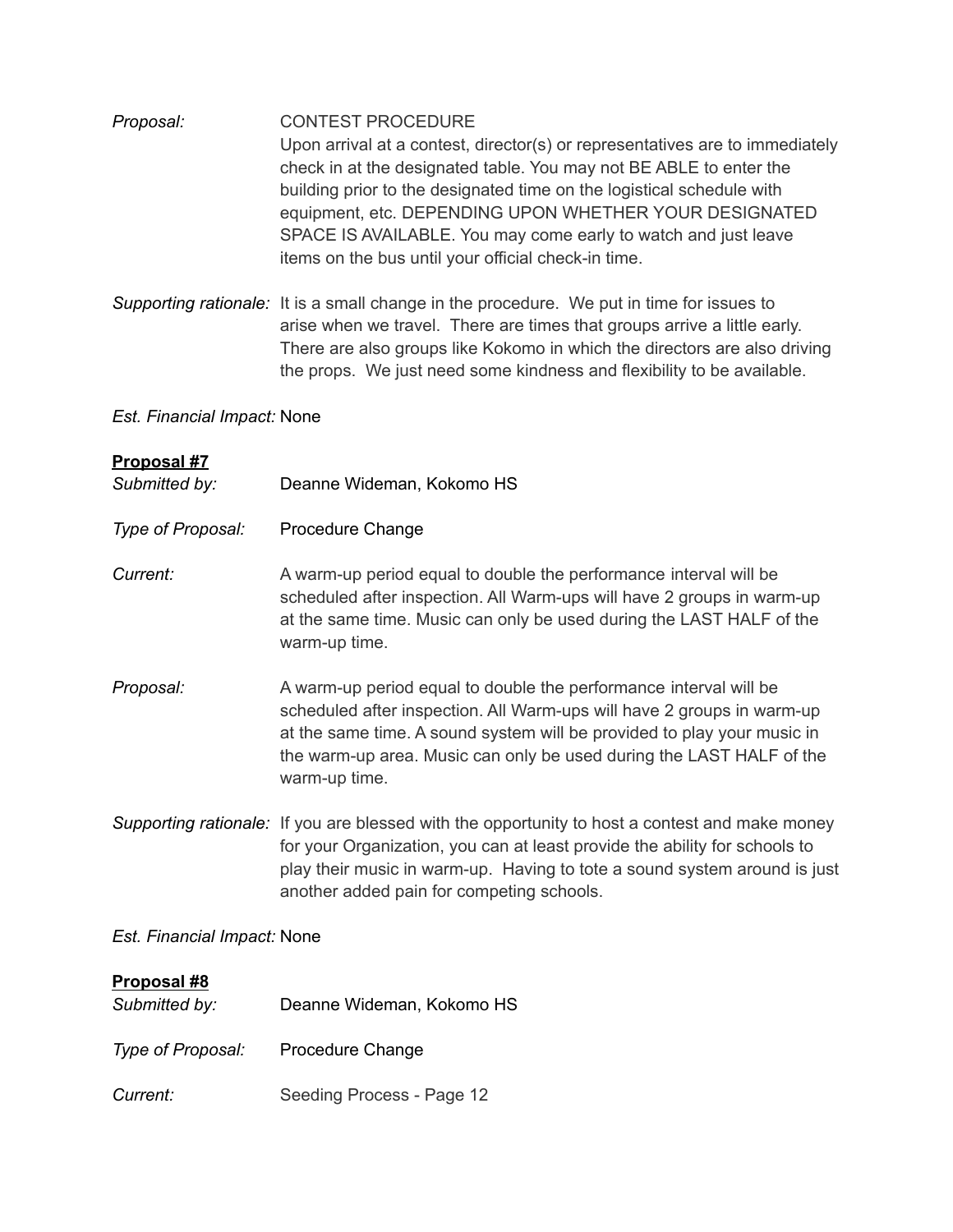The units' most recent score including "add-on" will be used for seeding purposes. The "addon" score is adjusted for each week of competition. It is set to show a growth rate of 1.5 points per weekend except for the last weekend. The following chart will be used to determine the "add- on".

*Proposal:* Seeding Process The units' average of their Top 2 IHSCGA performances including "add-on" will be used for seeding purposes. The "addon" score is adjusted for each week of competition. It is set to show a growth rate of 1.5 points per weekend except for the last weekend. The following chart will be used to determine the"add- on".

*Supporting rationale:* I understand that WGI does the most recent score; however, IHSCGA is slightly different in our state opportunities. We require participation in 3 competitions. WGI does not. Something weird could happen at the final performance. Also, the inconsistency of judging. I think the average of top 2 is a little more fair in our state. To be honest, using a system that was based on number of participants at a site/placement at the contest would be even more fair but that requires someone knowing and understanding numbers well to develop that formula. :)

#### *Est. Financial Impact:* None

| Proposal #9       |                                                                                                                                                                                                                                                                                                                                            |
|-------------------|--------------------------------------------------------------------------------------------------------------------------------------------------------------------------------------------------------------------------------------------------------------------------------------------------------------------------------------------|
| Submitted by:     | Deanne Wideman, Kokomo HS                                                                                                                                                                                                                                                                                                                  |
| Type of Proposal: | Procedure Change                                                                                                                                                                                                                                                                                                                           |
| Current:          | Any Open or World Class guard achieving the State Finals Qualifying<br>Score at State Prelims will advance to finals. Score will be 57 or 58.5<br>depending on weekend of Open Class and World Class Prelims.                                                                                                                              |
| Proposal:         | Any Open or World Class guard achieving the State Finals Qualifying<br>Score at State Prelims will advance to finals. Score will be set to 60 or<br>61.5 depending on weekend of Open Class and World Class Prelims.                                                                                                                       |
|                   | Supporting rationale: We are at the end of our season. To be a STATE FINALIST you should<br>be able to score more than a 57/58.5 at the end of our state's season.<br>Let's assume a growth of 1.5. This would mean that you would score a<br>60 at WGI prelims. Would a 60 advance you to semi-finals. This 57/58.5<br>is simply too low. |

#### *Est. Financial Impact:* None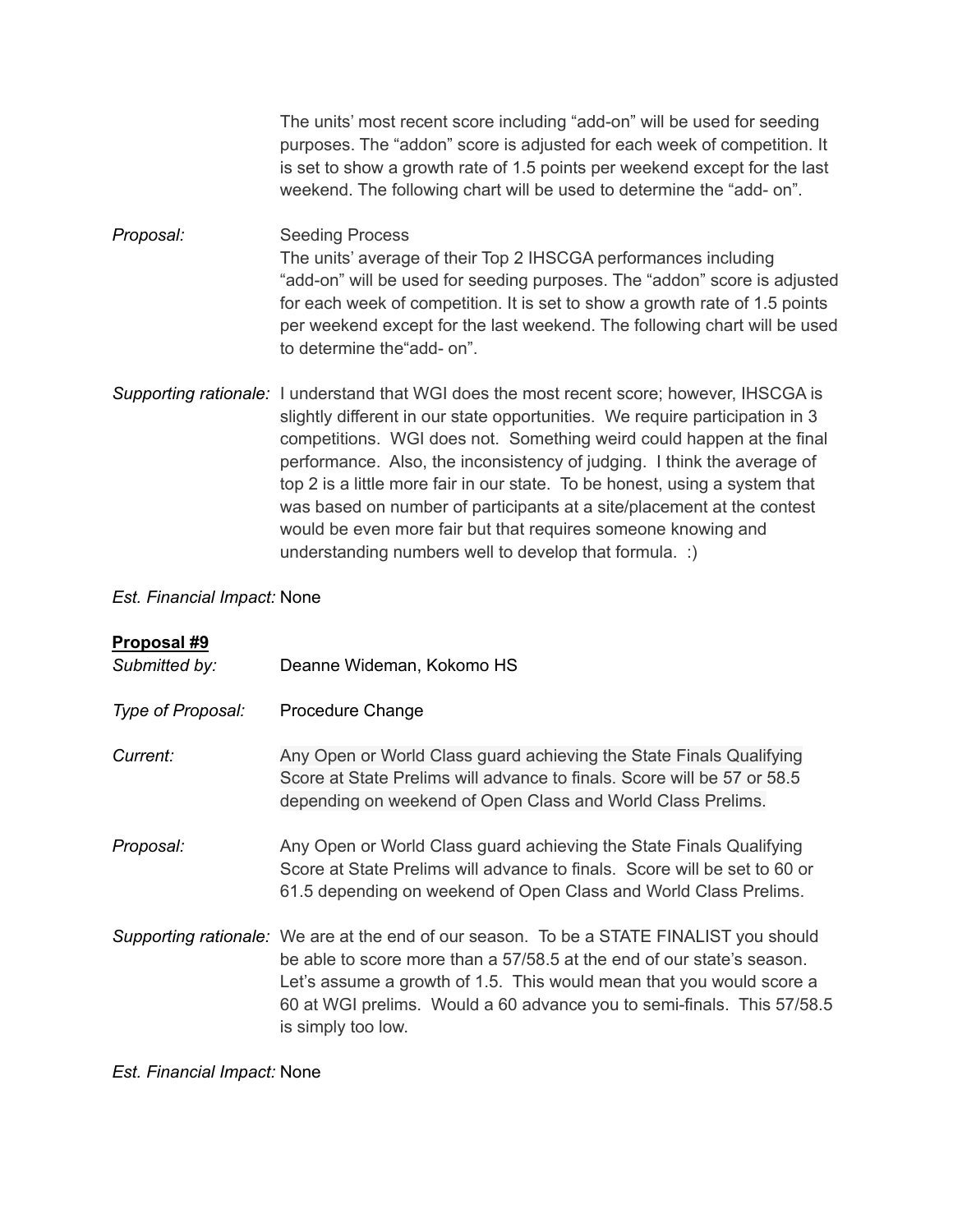| Proposal #10<br>Submitted by: | Deanne Wideman, Kokomo HS                                                                                                                                                                                                                                                                                                                                                                                                                                                                                                                                                                                                                                                                                                                                                                                                                                                                                                                                         |
|-------------------------------|-------------------------------------------------------------------------------------------------------------------------------------------------------------------------------------------------------------------------------------------------------------------------------------------------------------------------------------------------------------------------------------------------------------------------------------------------------------------------------------------------------------------------------------------------------------------------------------------------------------------------------------------------------------------------------------------------------------------------------------------------------------------------------------------------------------------------------------------------------------------------------------------------------------------------------------------------------------------|
| Type of Proposal:             | Procedure Change                                                                                                                                                                                                                                                                                                                                                                                                                                                                                                                                                                                                                                                                                                                                                                                                                                                                                                                                                  |
| Current:                      | <b>RECLASSIFICATION - PROMOTION PROCESS</b><br>All color guards, except those in Cadet and Festival, are subject to review<br>for misclassification. Guards can be reviewed at any point during the<br>regular season for promotion up to the final<br>weekend. Any group promoted by WGI during the season will be<br>promoted by the IHSCGA as soon as they have been notified of the<br>promotion.                                                                                                                                                                                                                                                                                                                                                                                                                                                                                                                                                             |
| Proposal:                     | <b>RECLASSIFICATION - PROMOTION PROCESS</b><br>The TOP 5 guards at each contest in Regional A, Class A, and Open<br>class will be reviewed for reclassification. All color guards, except those in<br>Cadet and Festival, are subject to review for misclassification per judge's<br>recommendation. Guards can be reviewed at any point during the regular<br>season for promotion up to State Finals. Any group promoted by WGI<br>during the season will be promoted by the IHSCGA as soon as they have<br>been notified of the promotion.                                                                                                                                                                                                                                                                                                                                                                                                                     |
|                               | Supporting rationale: WGI reviews at every contest. As a state, we cannot wait idly by for WGI<br>to promote. First of all, not all groups in Indiana especially in Regional A<br>and Class A participate in WGI. If IHSCGA feels that a guard has maxed<br>out in equipment and movement, then we promote. Do our judges and our<br>organization not have the talent and ability to make these decisions? I feel<br>like when our organization is unwilling to promote then we are saying just<br>that. This year I heard, "well, if we promote them then they will have to<br>move up in WGI." Okay. That's a risk you take when you compete in both<br>arenas. It goes both ways. We force groups up when WGI judges say<br>they should be promoted. Why don't we feel that way about our own<br>organization and panel of judges? If IHSGA feels that a group should be<br>promoted then we promote. It's that simple. We have due process steps<br>in place. |
| Est. Financial Impact: None   |                                                                                                                                                                                                                                                                                                                                                                                                                                                                                                                                                                                                                                                                                                                                                                                                                                                                                                                                                                   |
| Proposal #11                  |                                                                                                                                                                                                                                                                                                                                                                                                                                                                                                                                                                                                                                                                                                                                                                                                                                                                                                                                                                   |

| Submitted by:     | Deanne Wideman, Kokomo HS                                         |
|-------------------|-------------------------------------------------------------------|
| Type of Proposal: | Rule Change                                                       |
| <i>Current:</i>   | 8.3 Only contest host provided sound equipment can be used during |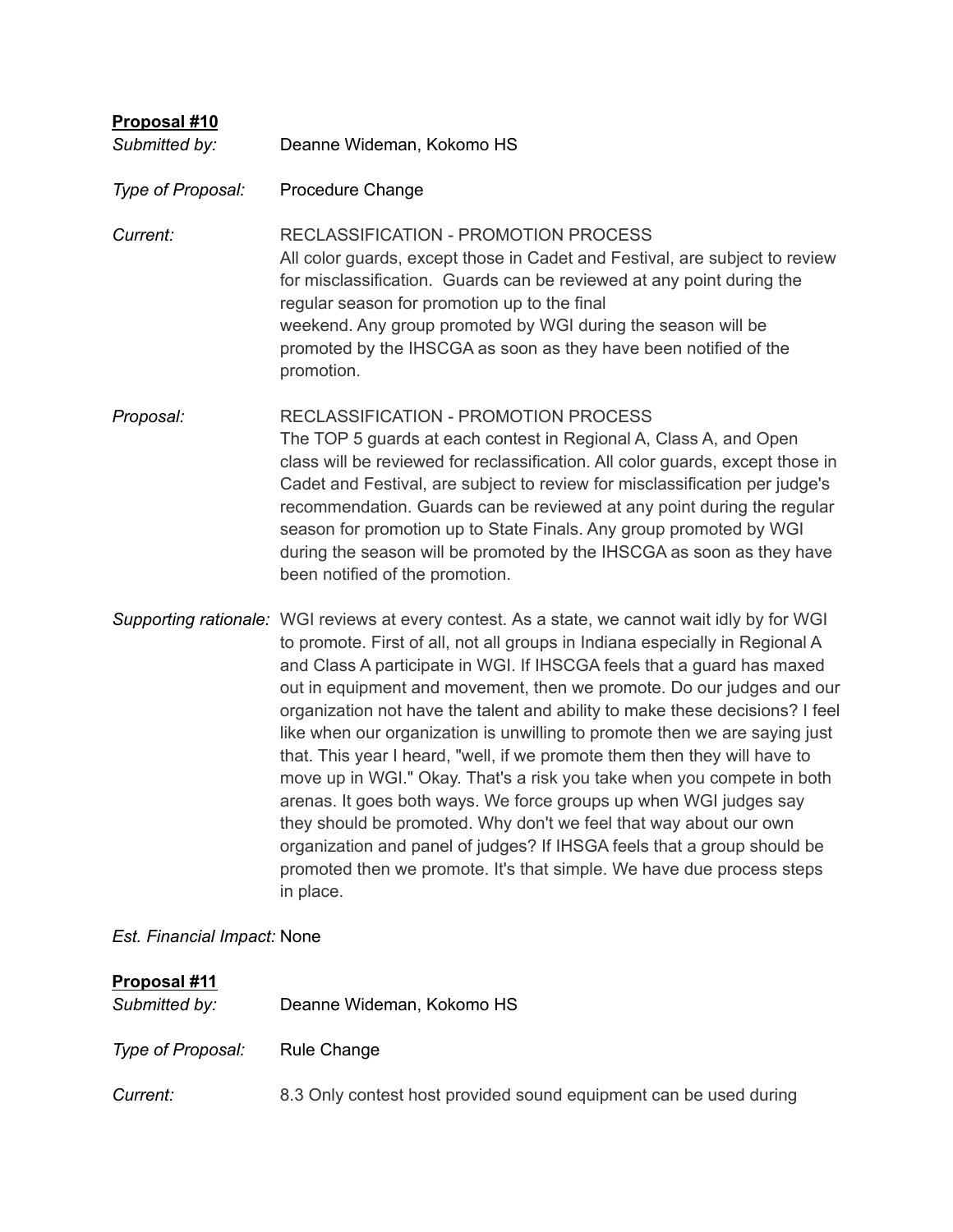warm-up. Any violation of the IHSCGA warm-up procedure will result in disqualification.

- *Proposal:* I don't want to change this. I just want to make sure that each contest provides sound equipment at warm-up since only host provided sound equipment can be used. I added this in a procedure change.
- *Supporting rationale:* I feel consistency is important. Being able to do a stand still helps relax the nerves. There was a contest that said we needed to bring our own system.

#### *Est. Financial Impact:* None

#### **Proposal #12**

| Submitted by:     | Deanne Wideman, Kokomo HS                                                                                                                                                                                                                                                                                                                                             |
|-------------------|-----------------------------------------------------------------------------------------------------------------------------------------------------------------------------------------------------------------------------------------------------------------------------------------------------------------------------------------------------------------------|
| Type of Proposal: | Procedure Change                                                                                                                                                                                                                                                                                                                                                      |
| Current:          | I am not sure actually where this falls.                                                                                                                                                                                                                                                                                                                              |
| Proposal:         | All IHSCGA members will receive a document showing attendance of<br>current officers, board members (all elected people), committees served<br>on, work completed, etc. so that members can have the full picture of how<br>our elected representation served our organization. This document will be<br>provided at the end of the season before the spring meeting. |
|                   | Supporting rationale: I think it is important to know what our elected members are actually<br>doing. Do they show up? Do they volunteer on committees? Are they<br>helping out at contests? If a change was put in place, how did they vote?<br>What exactly do they do? I want to be able to cast an educated vote.                                                 |

#### *Est. Financial Impact:* None

#### **Proposal #13**

- *Submitted by:* Deanne Wideman, Kokomo HS
- *Type of Proposal:* Procedure Change

*Current:* None?

*Proposal:* Form a committee of World directors and IHSCGA judges to review Open, Class A, and Regional A State Finalist Performances that have not automatically been promoted to recommend, not force, but recommend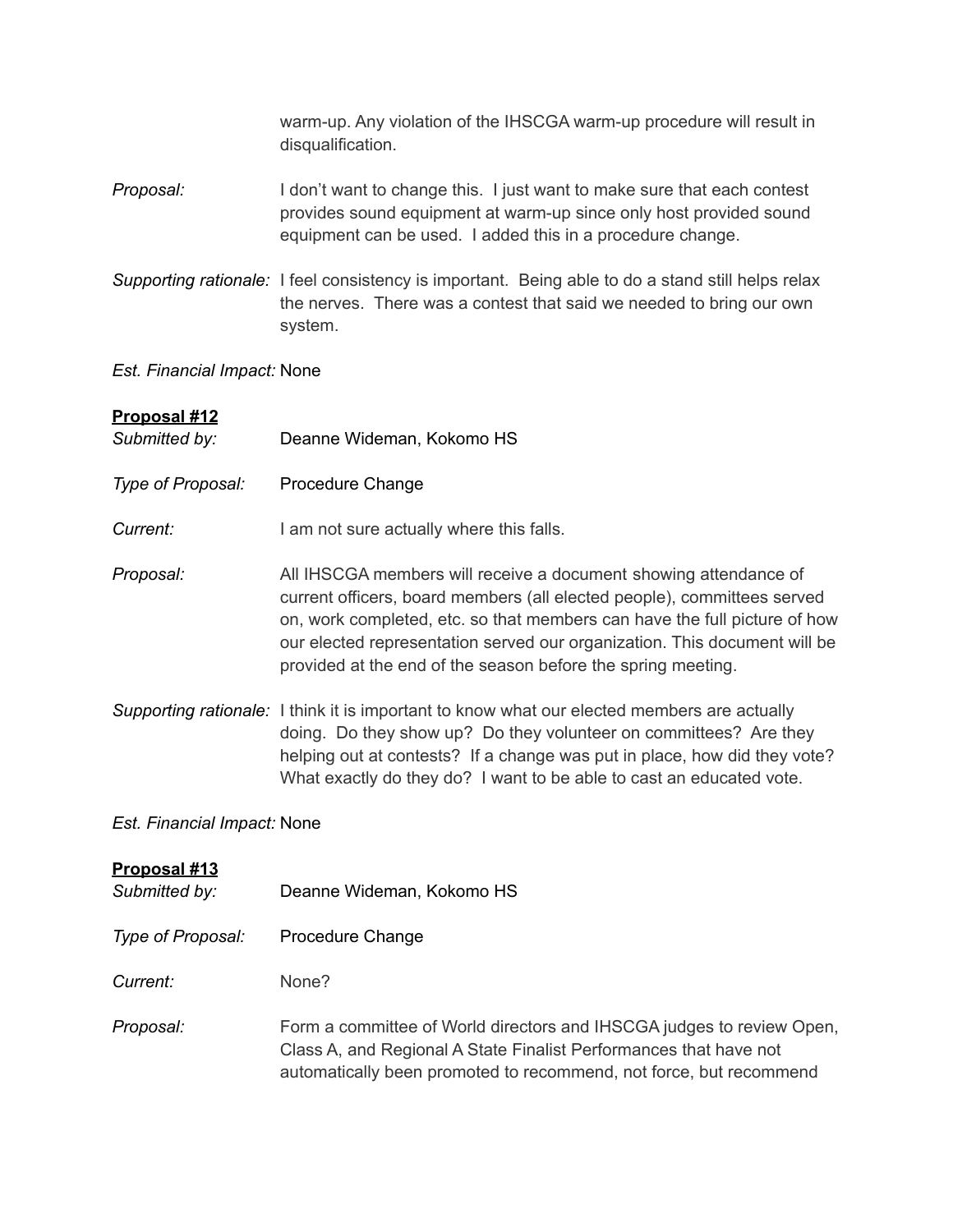possibly moving up a class the following year. A checklist of Class Skills will be used.

*Supporting rationale:* Regional A and Class A are really about achieving equipment and movement skills. Often times, groups in these classes have the skills for the next level but lack the show design. As educators, we have to not only push our students to learn and develop skills, but also ourselves. The panel can use a checklist of skills. "Your students have met the Class A skills." They are ready to be challenged in open. Then offer ideas on how to handle the design portion of being in a class up.

> I have never understood how a school could have a cadet group, a Regional A group, and then their top group is Class A? What? You have been training kids since elementary and/or middle school and Class A is it? I don't mean to sound rude, but come on. Your 9th graders have more performance experience than most Regional A or Class A Seniors.

> Example: Kokomo - Seniors 1 & 2: 4 years of exp.; Senior 3 & Junior : 3 years of experience; Junior 2 and Freshmen 1-14: 1 year of exp. I know that we are not the exception. Most of the groups in Regional A are the main groups at their high schools. They don't have feeder programs. I personally have tried, and it is not received in our school system. I will continue to try. I can say though that if I was training kids since 4th and 5th grade, I would hope that we could have an Open Guard. Also, I think that educators need to be honest with one's self. Are the majority of my kiddos taking or have taken dance or gymnastics? Do I have class every day? Do I have consistent access to practice facilities? Do we have financial capabilities to purchase uniforms, tarps every year, new flags, additional staff, etc. If yes, then why is Class A your end-all- be-all goal? I see all of these groups that are Class A but compete in the fall against Carmel, Avon, Center Grove, etc. We have so many Regional A and Class A guards in Indiana. How can we have so few Open and World guards. As a group that has fluctuated between Class A and Open, I understand it can be scary and hard. I just know that we have schools of 2,000 students with Class A as their top guard. In marching band, Kokomo would now be Class B. Our enrollment has been declining around 300-400 students each year. It's scary. We could have elected to go down to Regional A this year. It was discussed. We only had 3 weapons and 1 veteran flag. All other 14 members had marched CITSA during the summer. We chose to stay in A and do us. I still have Danny Wiles and Bob Medworth in my head from a convention so many, many years ago. Northview was used as an example of years having a huge population of freshmen but they continued to stay in World because they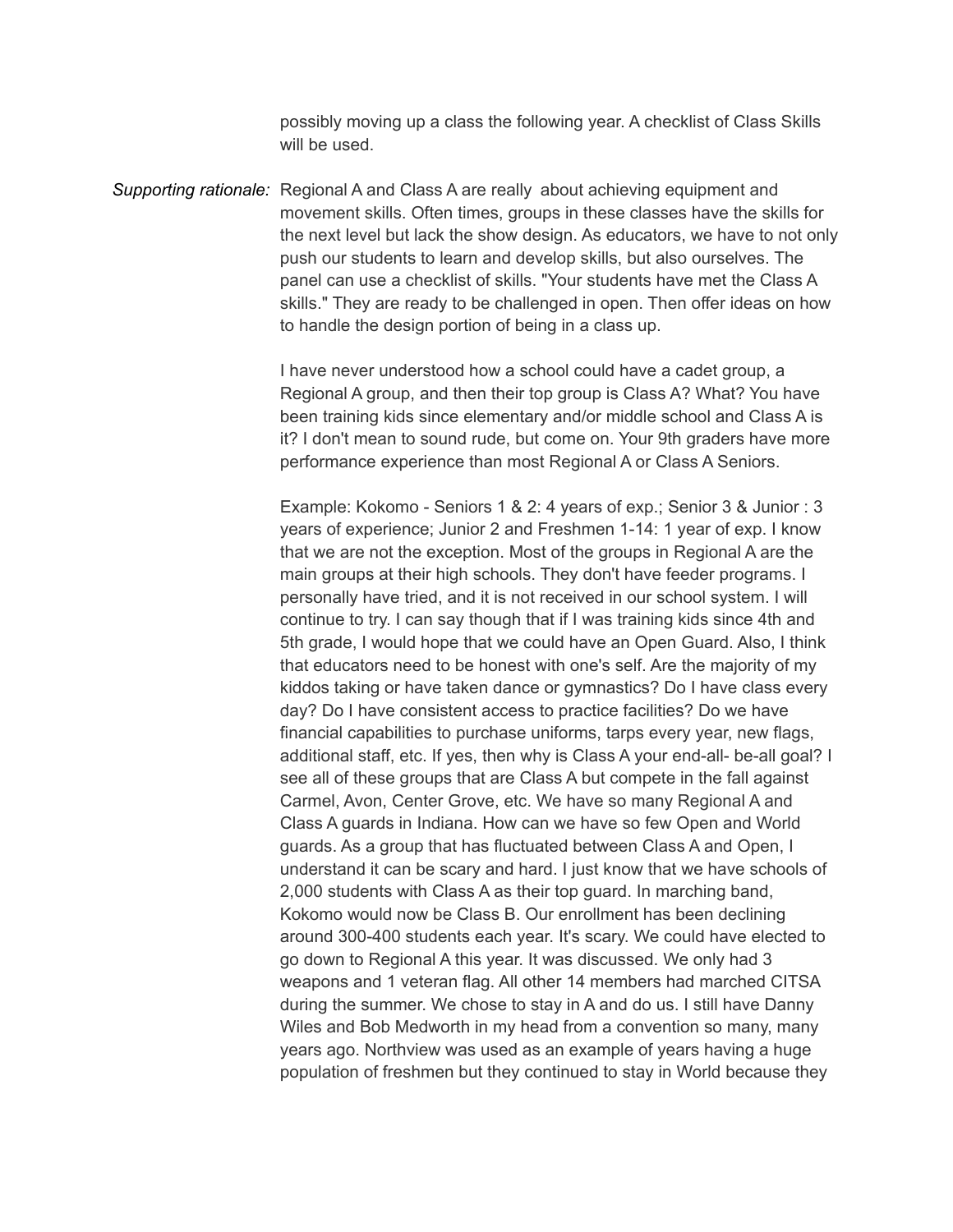trusted their years of training and their own staff and capabilities. They knew that their kids would step up to their few veterans.

I brought last year that we are becoming an organization of where "the haves" are the ones that will mostly likely reach state finals. That's reality. I feel though to help balance this some, having this panel that went down a checklist and said "based on this checklist, your state finals video, your access to supplies, etc. you should really consider moving up to "X" class. The group can then take this into advice, and also know that they would be looked at again in the next season for promotion.

Avon - World, Class A, Cadet. They have their groups spread out well. Their A group does move from A to Open when needed. Carmel - World, Class A, Cadet. They have their groups spread out well. Center Grove - World, Regional A Fishers - World, Regional A Northview - World Ben Davis - Open, Cadet Decatur Central - Open, Regional A, Cadet (I think) Franklin Central - Open, Class A, Regional A Greenfield-Central - Open, Regional A Greenwood - Open, Regional A Pendleton Heights - Open, Cadet Penn - Open (in past years 2 in Regional A, cadet)

AIS - Class A, Regional A Brownsburg - Class A, Regional A (School Population: 2886; Econ Disadv. 23.7%) Carroll - Class A, Regional A, Cadet (School Population: Castle - Class A, Cadet (School Population: 1894; Econ Disadv: 20.3%) Concord - Class A, Festival (School Population: 1679; Econ Disadv: 42.4%) Elkart - Class A, Festival Fairfield - Class A, Festival (School Population 7-12: 837; Econ Disadv: 24.6%) Franklin - Class A Goshen - Class A, Festival (School Population: 2016; Econ Disadv: 52%) Hamilton SE - Class A (School Population: 3405: Econ Disadv; 13.5%) Homestead - Class A (School Population: 2503; Econ Disadv: 15.4%) Kokomo - Class A (School Population 1436; Econ Disadv: 49.3%) Lawrence - Class A Lebanon - Class A & Festival (School Population: 1017; Econ Disadv: 33.6%) Mt. Vernon - Class A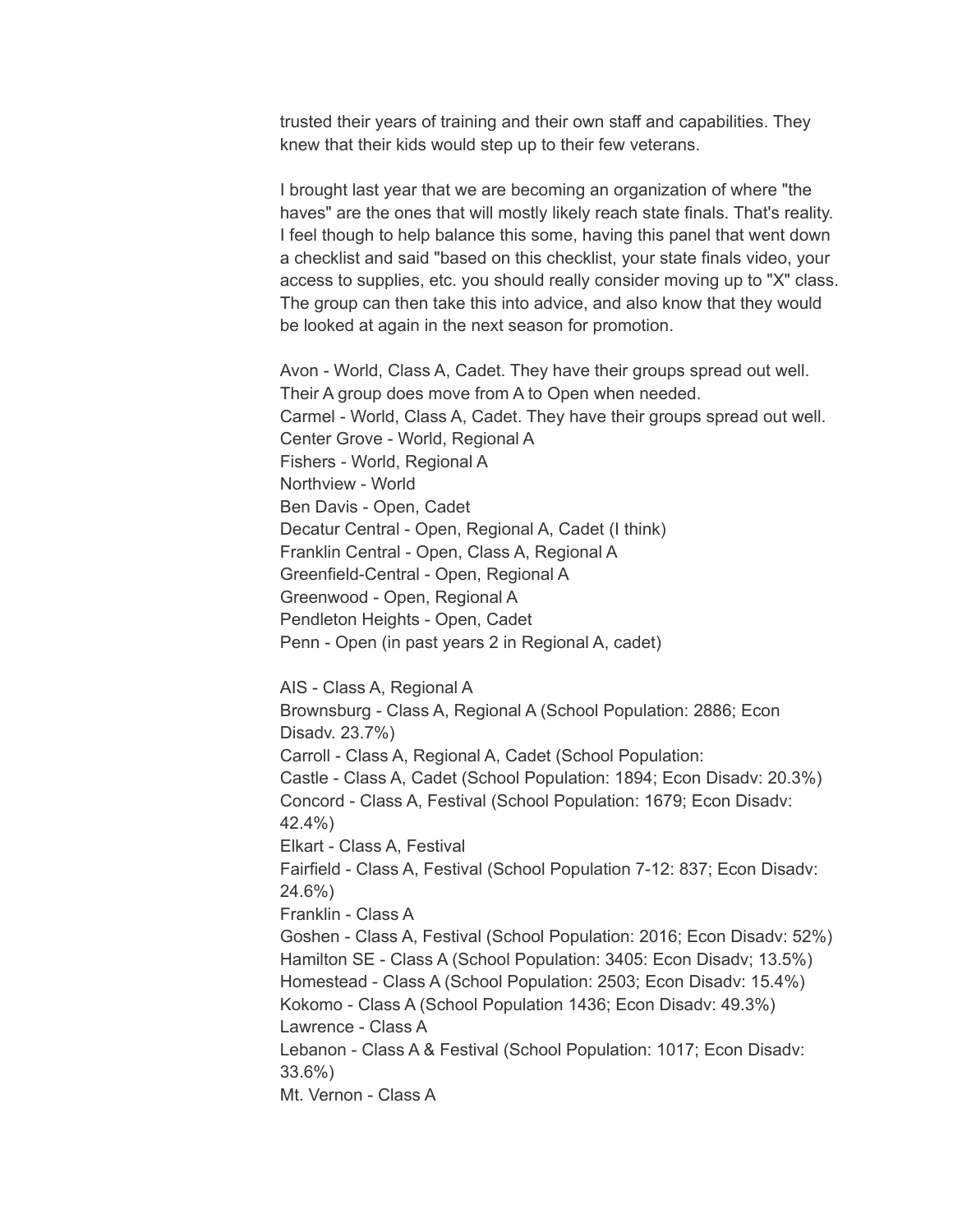Muncie - Class A (School Population: 1330; Econ Disadv: 58.7%) New Palestine - Class A, Cadet (School Population: 1168; Econ Disadv: 22.5%) Noblesville - Class A (in past had Cadet too) (School Population: 3116; Econ Disadv 20.6%) Northeastern - Class A (School Population: 410; Econ Disadv: 38.3%) Norwell - Class A, Cadet, Festival (School Population: 829; Econ Disadv: 22.6%) Orleans - Class A, Festival (School Population 7-12: 397; Econ Disadv: 49.9%) Owen Valley - Class A, Cadet (School Population 664; Econ Disadv; 41.3%) Perry Meridian - Class A, Regional A (School Population 2371; Econ Disadv: 58.5%) Scottsburg - Class A (School Population: 784; Econ Disadv: 49.7%) Terre Haute South - Class A (School Population: 1463; Econ Disadv: 42.9%) Westfield - Class A, Festival (School Population: 2527; Econ Disadv: 13.6%) Whiteland - Class A, Regional A, Cadet (School Population: 2012; Econ Disadv: 39.9%) Zionsville - Class A, Cadet (School Population: 2161; Econ Disadv.: 5.6%)

#### *Est. Financial Impact:* None

#### **Proposal #14**

| Submitted by:     | Tim Patton, Perry Meridian HS                                                                                                                                                                                                        |
|-------------------|--------------------------------------------------------------------------------------------------------------------------------------------------------------------------------------------------------------------------------------|
| Type of Proposal: | <b>Procedure Change</b>                                                                                                                                                                                                              |
| Current:          | Reclassification- Promotion Process page 15 IHSCGA procedure manual                                                                                                                                                                  |
| Proposal:         | Add wording "The Top 5 guards from Regional A class state finals will be<br>promoted to A class for the following year."                                                                                                             |
|                   | Supporting rationale: This is already a policy that is in place, and is mentioned in the<br>"classification" section on page 4 of policy manual, I just think it should be<br>included in the promotion section on page 15, as well. |

#### *Est. Financial Impact:* None

## **Proposal #15**

*Submitted by:* Tim Patton, Perry Meridian HS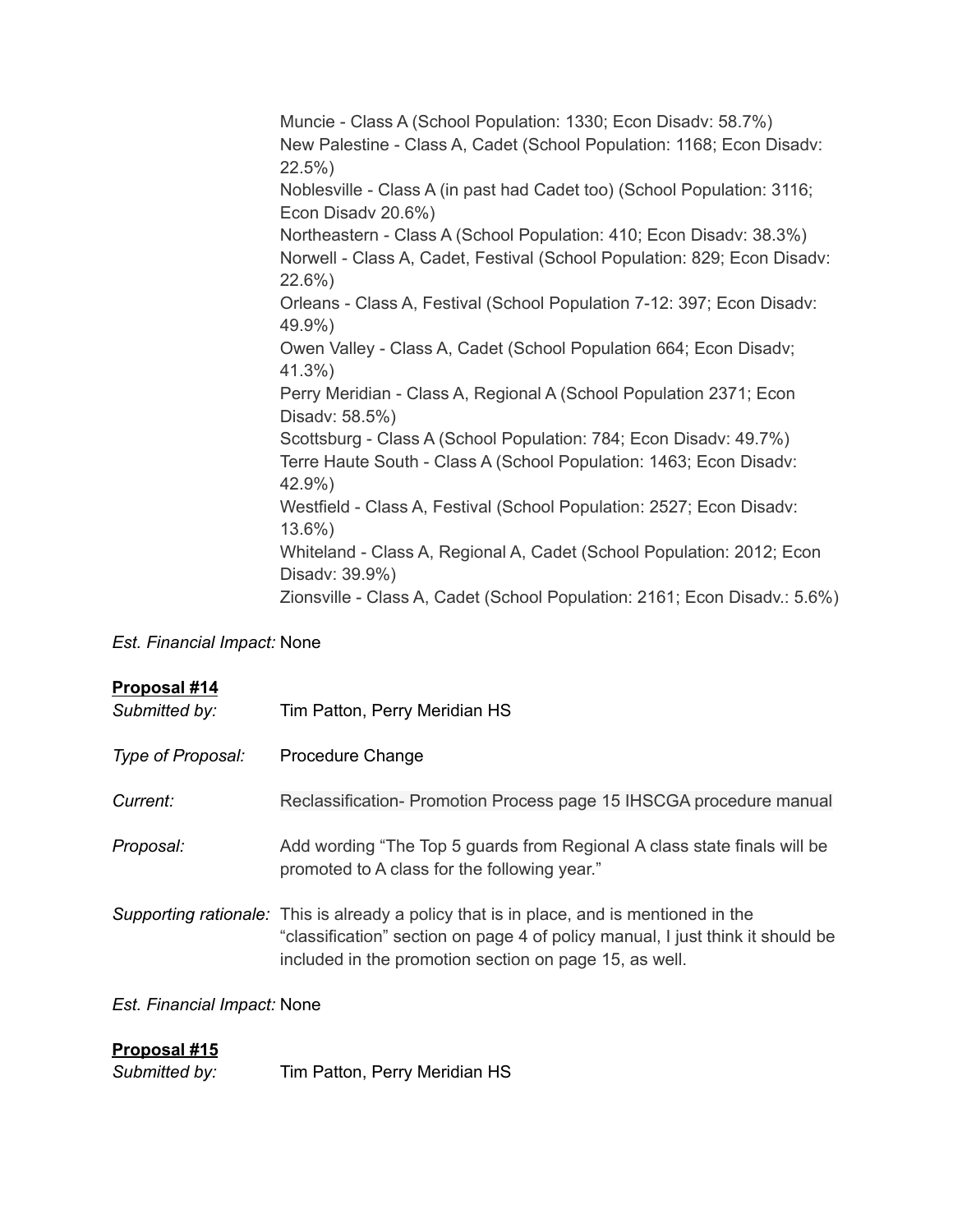| Type of Proposal: | Procedure Change                                                                                                                                                                                                                                                                                                                                                                                    |
|-------------------|-----------------------------------------------------------------------------------------------------------------------------------------------------------------------------------------------------------------------------------------------------------------------------------------------------------------------------------------------------------------------------------------------------|
| Current:          | None                                                                                                                                                                                                                                                                                                                                                                                                |
| Proposal:         | Add the following policy:<br>"Any unit who finishes in the Top 5 of A class, or Top 3 of Open class, for<br>3 consecutive years will automatically be promoted to the next higher<br>class for the following year."<br>This policy will be backdated to 2019 and include finals from 2019, 2021,<br>and 2022 and will result in the first promotions happening for the 2023<br>season.              |
|                   | Supporting rationale: WGI's current policy is that the top 5 of A and the top 3 of open are<br>automatically promoted every year after finals. Since we have a smaller<br>amount of groups to pull from, that wouldn't be ideal with our circuit.<br>However, we should encourage groups to move up if they have been<br>consistently finishing at the top of their class for consecutive years. By |

success from other groups.

### *Est. Financial Impact:* None

## **Proposal #16**

| <u>і і орозиг і і о</u><br>Submitted by: | Nicole Murphy, Terre Haute South HS                                                                                                                                                                                                                                                                                                                                                                                                                                                                                                                                                                                                                          |
|------------------------------------------|--------------------------------------------------------------------------------------------------------------------------------------------------------------------------------------------------------------------------------------------------------------------------------------------------------------------------------------------------------------------------------------------------------------------------------------------------------------------------------------------------------------------------------------------------------------------------------------------------------------------------------------------------------------|
| Type of Proposal:                        | Procedure Change                                                                                                                                                                                                                                                                                                                                                                                                                                                                                                                                                                                                                                             |
| Current:                                 | <b>None</b>                                                                                                                                                                                                                                                                                                                                                                                                                                                                                                                                                                                                                                                  |
| Proposal:                                | Purchase 2 small enclosed trailers for the transportation and keeping of<br>the performance floors.                                                                                                                                                                                                                                                                                                                                                                                                                                                                                                                                                          |
|                                          | Supporting rationale: We have a trailer for our tarp, which has floor mountings made specifically<br>for our cart to keep it secure and from rolling around while in motion. The<br>IHSCGA carts are a bit longer, so we had to secure it a different way with<br>heavy duty screw eyes into the 2x4 base. During our travel home, the<br>weight of the cart busted one of the screw eyes out of the 2x4 and<br>damaged our door due to banging back and forth with stops and starts.<br>(this happened in the last 15 minutes of our travel home from Brownsburg<br>so thankfully it did not bust through my trailer door, but it did need some<br>repair.) |

When the school after us came with their trailer to pick it up, it was quite clear they did not have the correct anchors either. They used a pallet and

"hanging out" at the top of their class, units are keeping the possibility for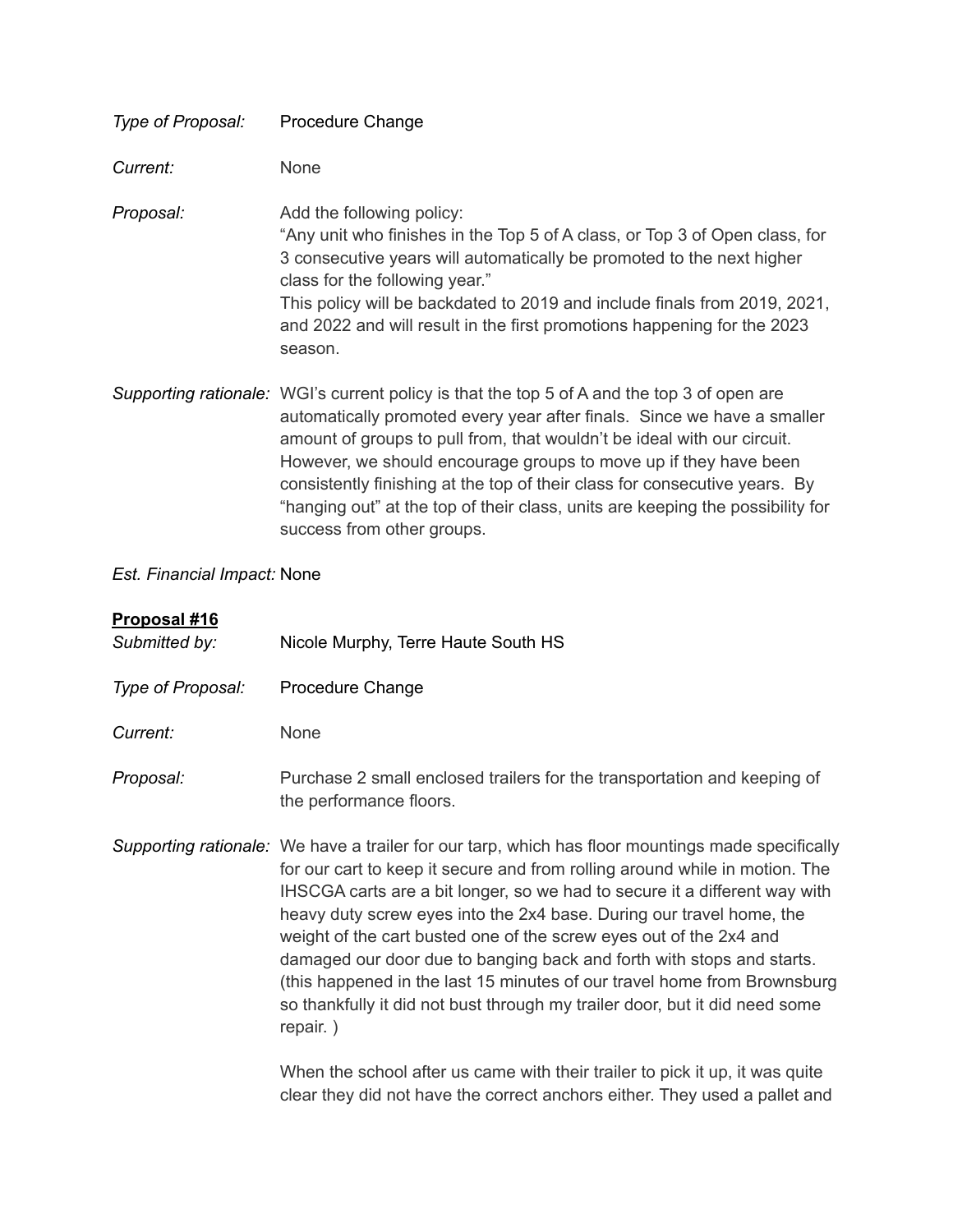a tire to make sure it didn't roll due to the fact that their wall anchors were only secured to the thin walls not the supports of the trailer itself.

A few years ago, the school after us put the tarps in the bed of a pickup truck.

IPA has small trailers dedicated to their tarps. I'm sure this ensures that not only are the tarps transported properly, but also in a safe manner since I'm sure that the anchor points in the trailer are constructed properly to make sure the cart is secure.

I feel for the ease and safety of all involved, the association should purchase 2 small trailers for the transportation of the tarps to the different competition locations. (the tarps could also be stored in the trailers during the off season in a corner of a parking lot).

*Est. Financial Impact:* cost of new/lightly used trailers (a 5x8 trailer would fit the tarp carts just fine) plus exterior artwork if interested. A small trailer with a ramp door is recommended.

Estimated \$6000-\$10000 for both depending on new/used.

#### **Proposal #17**

- Submitted by: Kenny Whitlock, AIS Phoenix/Academy
- *Type of Proposal:* Procedure Change

**Current:** Currently only Scholastic A Class exists

*Proposal:* Divide Scholastic A into Scholastic A and Scholastic National A

*Supporting rationale:* Dividing Class A would allow groups to receive judges' feedback more aligned with their season goals. Several circuits ( e.g. CWEA/Carolinas, SAPA/Georgia and Southeast, TCGC/Texas) utilize two A classes for the scholastic groups. As judges are being encouraged to ask groups in critique about their season's goals to better speak to staff, the class separation would signal to judges which groups are wanting feedback comparable to other groups locally and nationally on the WGI track and which groups are not on that track and tailor commentary while staying true to sheet criteria. The Scholastic A class would be for groups not able or ready to compete on the national level and allows groups to build and grow on the A sheet. These groups would often not fit on the Regional A sheet but still need time to develop. Likewise, groups at the top of Regional A may feel more comfortable moving up into the A Class.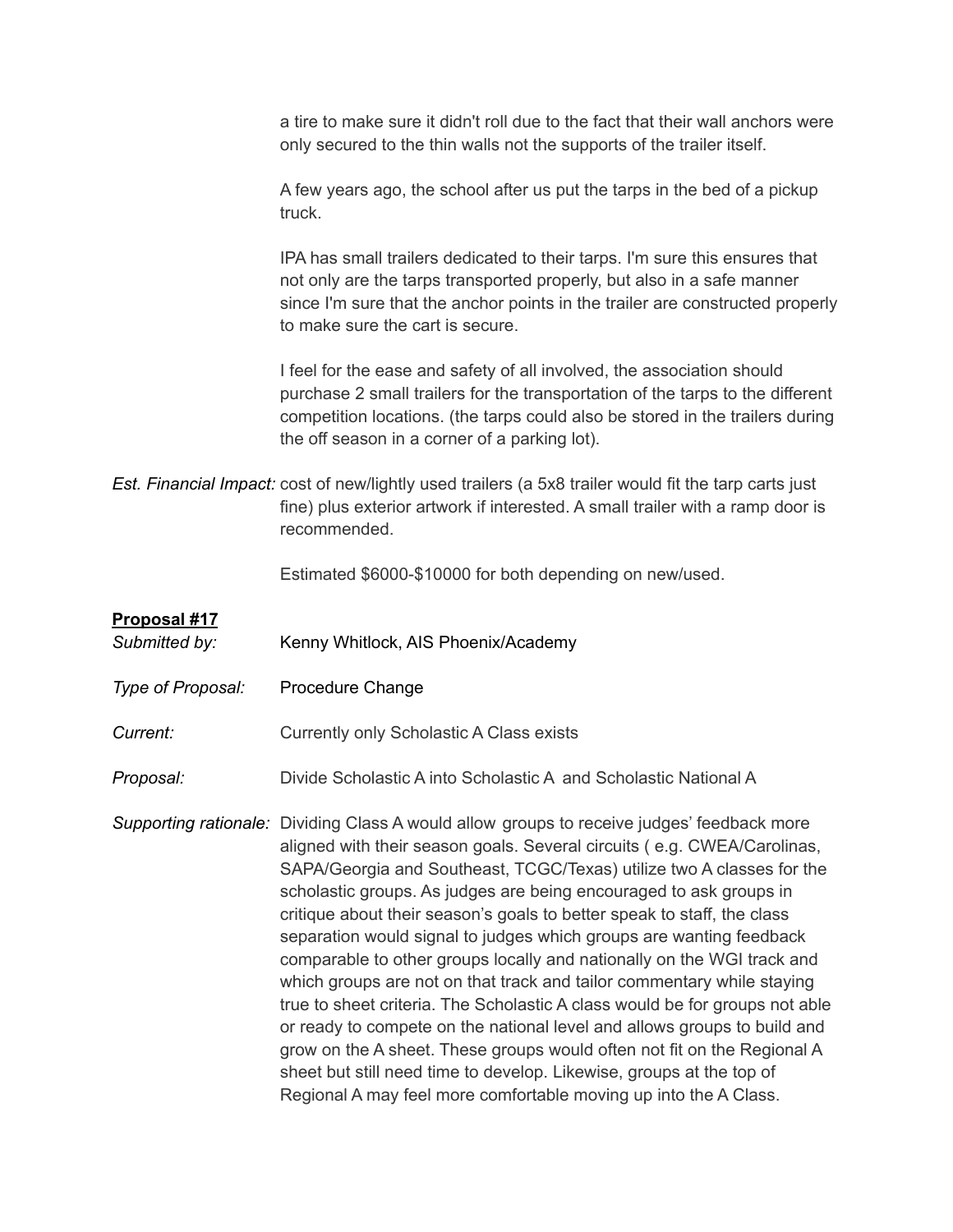| Groups in SNA would be groups participating in WGI regionals and World      |
|-----------------------------------------------------------------------------|
| Championships, while SA would be groups not participating in those          |
| events. Groups could choose to be in SNA while not participating in WGI,    |
| but groups registered for WGI would need to register for SNA. Perhaps       |
| groups only doing one WGI regional, could be allowed to register for SA     |
| to allow groups to "test the waters" at A WGI regional competition.         |
| Regional A groups being promoted during the season would go into SA.        |
| Considering Circuit Finals, each classification would have their own finals |
| round. Ten finalists in each class, or perhaps a percentage of groups in    |
| each class as numbers may fluctuate year to year. This separation would     |
| also likely eliminate needing semifinals the A class.                       |

*Est. Financial Impact:* Additional medals for finals for two A classes would need purchased. Potential savings by not adding a semifinals for A Class.

| <b>Proposal #18</b><br>Submitted by: | Kenny Whitlock, AIS Phoenix/Academy                                                                                                                                                                                                                                                                                                                                                                                                                                                                                                                                                                                                                                                                         |
|--------------------------------------|-------------------------------------------------------------------------------------------------------------------------------------------------------------------------------------------------------------------------------------------------------------------------------------------------------------------------------------------------------------------------------------------------------------------------------------------------------------------------------------------------------------------------------------------------------------------------------------------------------------------------------------------------------------------------------------------------------------|
| Type of Proposal:                    | Procedure Change                                                                                                                                                                                                                                                                                                                                                                                                                                                                                                                                                                                                                                                                                            |
| Current:                             | Currently only one Scholastic Regional A Class exists.                                                                                                                                                                                                                                                                                                                                                                                                                                                                                                                                                                                                                                                      |
| Proposal:                            | Divide Scholastic Regional A into two classes.                                                                                                                                                                                                                                                                                                                                                                                                                                                                                                                                                                                                                                                              |
|                                      | Supporting rationale: With Scholastic Regional A currently at 50+ groups, dividing the class into<br>two classes would allow groups to be placed into rounds with other<br>comparable groups. Judges will more easily be able to rank and rate<br>groups. Groups in both classes would be eligible for promotion into the<br>next class.<br>Finals could look like<br>1. Both classes run a prelims and finals, and participate in the State finals<br>event.<br>2. Continue with both classes combining into one prelims and continue<br>through the process as usual.<br>3. Scholastic Regional A1 proceeds with prelims and finals, Scholastic<br>Regional A2 performs in Divisional Finals for ratings. |
|                                      | Est. Financial Impact: Possible cost of additional medals.<br>Possible savings of eliminating prelims in some cases.                                                                                                                                                                                                                                                                                                                                                                                                                                                                                                                                                                                        |
| Proposal #19<br>Submitted by:        | Kim Wilhoit, IHSCGA                                                                                                                                                                                                                                                                                                                                                                                                                                                                                                                                                                                                                                                                                         |

*Type of Proposal:* Rule Change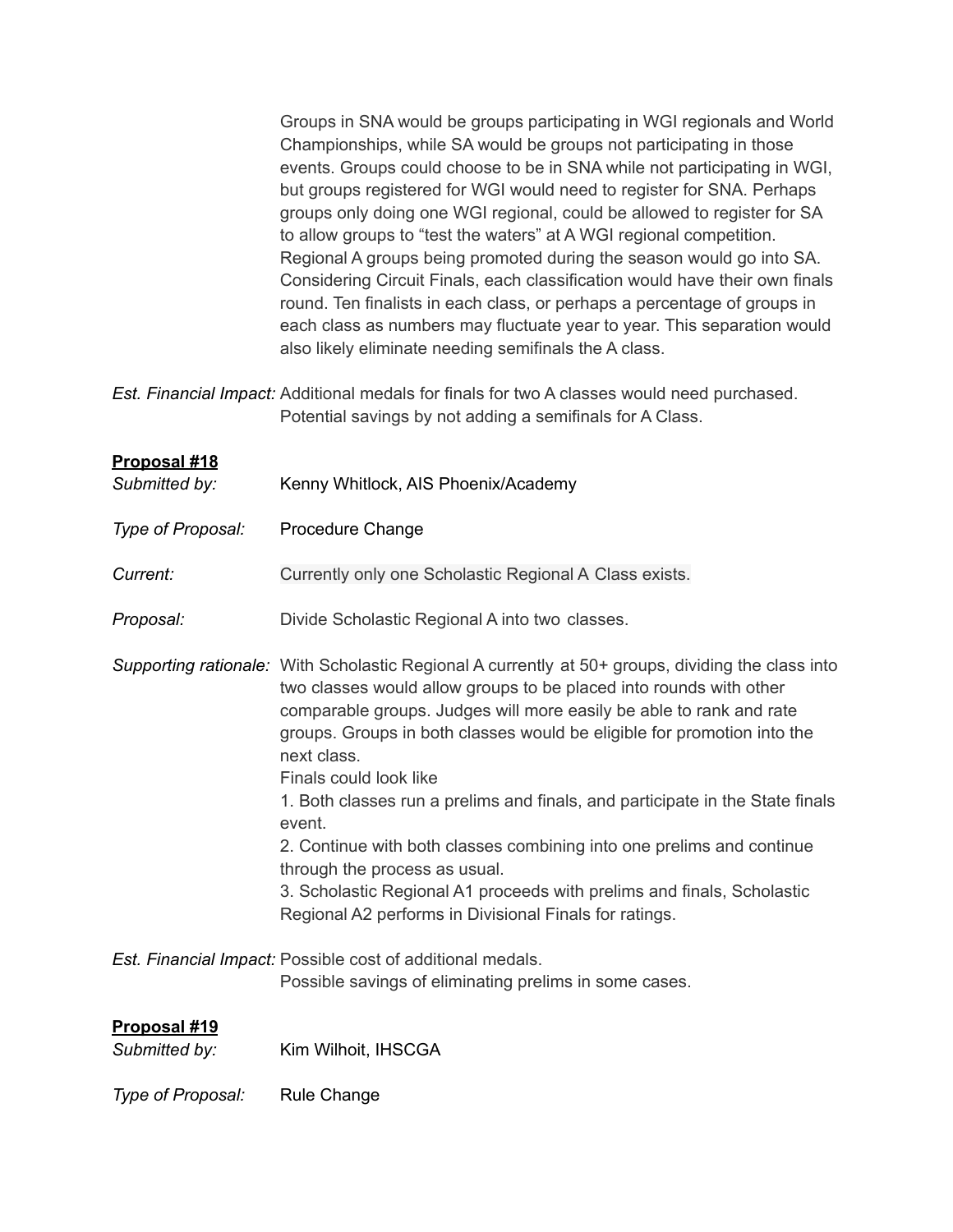| Current:                    | 1.2.1                                                                                                                                                                                                                                                                                                                       |
|-----------------------------|-----------------------------------------------------------------------------------------------------------------------------------------------------------------------------------------------------------------------------------------------------------------------------------------------------------------------------|
| Proposal:                   | Change to include the WGI wording for the following bullet points -<br>Change to define members as:                                                                                                                                                                                                                         |
|                             | Single school - Students from the same school, schools that feed directly<br>into that school, or home schooled students that reside within the school<br>district boundaries.                                                                                                                                              |
|                             | Combined schools:                                                                                                                                                                                                                                                                                                           |
|                             | A color guard may apply for approval to combine students from multiple<br>schools within a school district under the following guidelines:                                                                                                                                                                                  |
|                             | Color guards combining students from multiple schools within a school<br>district may not have another color guard in a competitive class. (IE Reg<br>A, A, Open, World)                                                                                                                                                    |
|                             | School Districts with multiple competitive field marching band programs<br>within the district will be reviewed on a case-by-case basis for approval to<br>combine students from multiple schools.                                                                                                                          |
|                             | If approved, all combined school color guards must compete using a<br>school district name only.                                                                                                                                                                                                                            |
|                             | Guards utilizing students from parochial, vocational, or charter schools,<br>must apply for approval under the combined school guidelines.                                                                                                                                                                                  |
|                             | Guards applying to combine students from multiple schools within a<br>school district must apply for approval by December 1.                                                                                                                                                                                                |
|                             | The IHSCGA will have the final determination whether a color guard will<br>be permitted to combine students from multiple schools. If application is<br>denied, the color guard has the option to either not include students from<br>other schools or compete in an independent class during regular season<br>shows only. |
|                             | Supporting rationale: Our current rules are not specific enough as it relates to the definition of<br>combined schools.                                                                                                                                                                                                     |
| Est. Financial Impact: None |                                                                                                                                                                                                                                                                                                                             |

## **Proposal #20**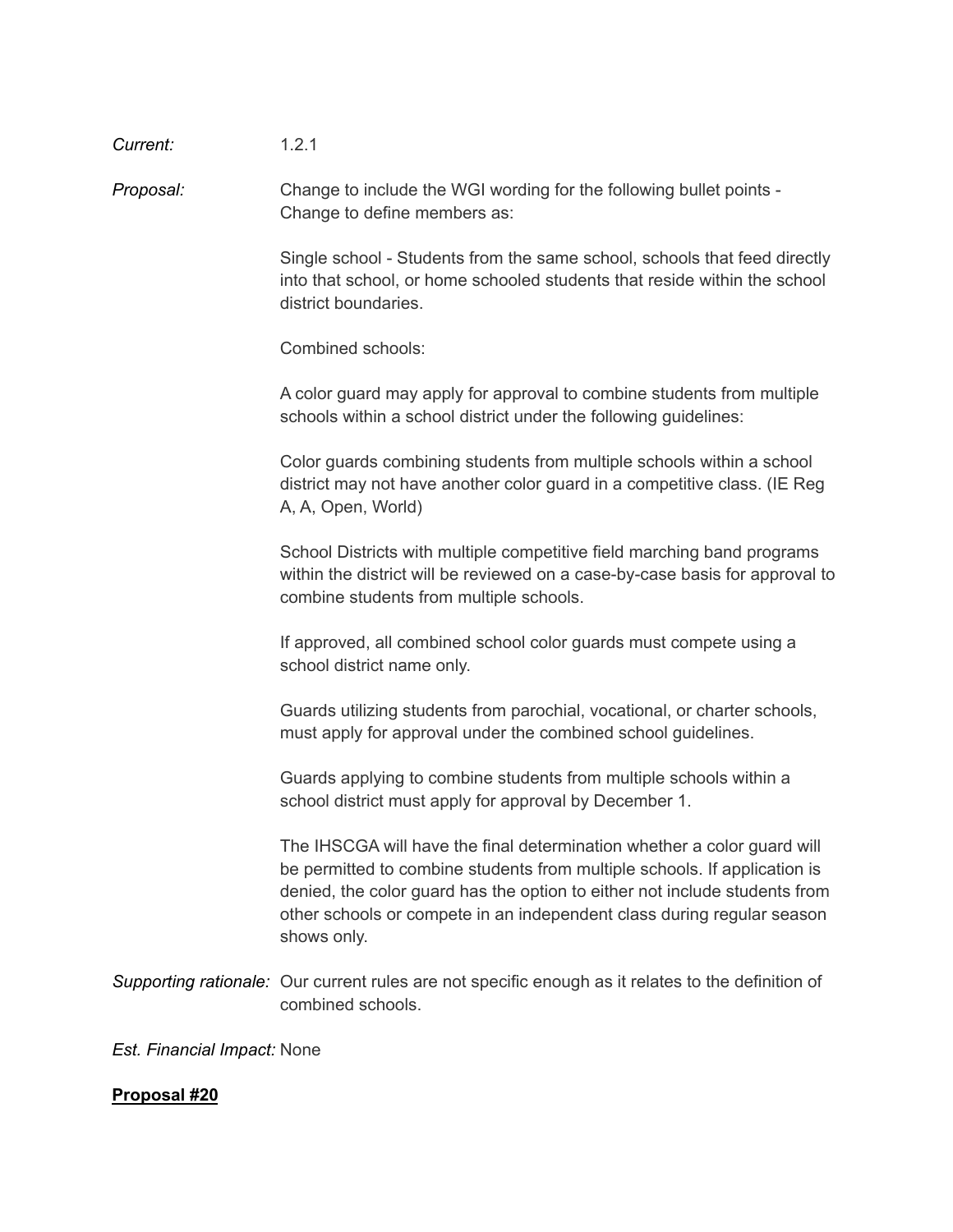| Submitted by:                 | Kim Wilhoit, IHSCGA                                                                                                                                                                                                                                                                                                                                                                                                                                                                                                                                                                                                                                                                                                                                                                                                                                                            |
|-------------------------------|--------------------------------------------------------------------------------------------------------------------------------------------------------------------------------------------------------------------------------------------------------------------------------------------------------------------------------------------------------------------------------------------------------------------------------------------------------------------------------------------------------------------------------------------------------------------------------------------------------------------------------------------------------------------------------------------------------------------------------------------------------------------------------------------------------------------------------------------------------------------------------|
| Type of Proposal:             | Rule Change                                                                                                                                                                                                                                                                                                                                                                                                                                                                                                                                                                                                                                                                                                                                                                                                                                                                    |
| Current:                      | 1.4                                                                                                                                                                                                                                                                                                                                                                                                                                                                                                                                                                                                                                                                                                                                                                                                                                                                            |
| Proposal:                     | Define Min/Max # of performers as follows:<br>Groups in Cadet class do not have a minimum or maximum # of<br>performers allowed.<br>Groups in Festival class may perform with less than 5 but no more than<br>30.<br>Groups in Regional A, Class A, and Open Class may not compete with<br>less than 5 nor more than 30. Groups in World class may not compete<br>with less than 5 nor more than 40.                                                                                                                                                                                                                                                                                                                                                                                                                                                                           |
|                               | Supporting rationale: Allows the opportunity for a HS group with very few numbers the<br>opportunity to have a program in the non-competitive class of Festival like<br>the MS groups have.                                                                                                                                                                                                                                                                                                                                                                                                                                                                                                                                                                                                                                                                                    |
| Est. Financial Impact: None   |                                                                                                                                                                                                                                                                                                                                                                                                                                                                                                                                                                                                                                                                                                                                                                                                                                                                                |
| Proposal #21<br>Submitted by: | Kim Wilhoit, IHSCGA                                                                                                                                                                                                                                                                                                                                                                                                                                                                                                                                                                                                                                                                                                                                                                                                                                                            |
| Type of Proposal:             | <b>Rule Change</b>                                                                                                                                                                                                                                                                                                                                                                                                                                                                                                                                                                                                                                                                                                                                                                                                                                                             |
| Current:                      | 4.1 - Penalty to match WGI - add per piece of improperly prepared<br>equipment and/or props<br>4.2 - Remove<br>4.2.3 - Remove sentence a cutting edge is not required<br>Add - Any question on eligibility for authorized equipment should be<br>submitted for approval by the President after 4.2.4<br>4.3.3 - Wording to match WGI rulebook<br>4.3.4 - Wording to match WGI rulebook<br>4.4 & 4.5 - Wording to match WGI rulebook<br>5.0 - Timing - put back in all wording as it pertains to Min Performance<br>and Equip time<br>6.3 0 Add or portion thereof up to the conclusion of the class and/or<br>contest to Penalty<br>6.10 - Wording to match WGI rulebook<br>7.4 - Add Penalty One-tenth of point (0.1) penalty for each 3 seconds or<br>fraction thereof<br>8.3 - Only contest host provided sound equipment can be used in<br>warm-up. - Remove from rulebook |